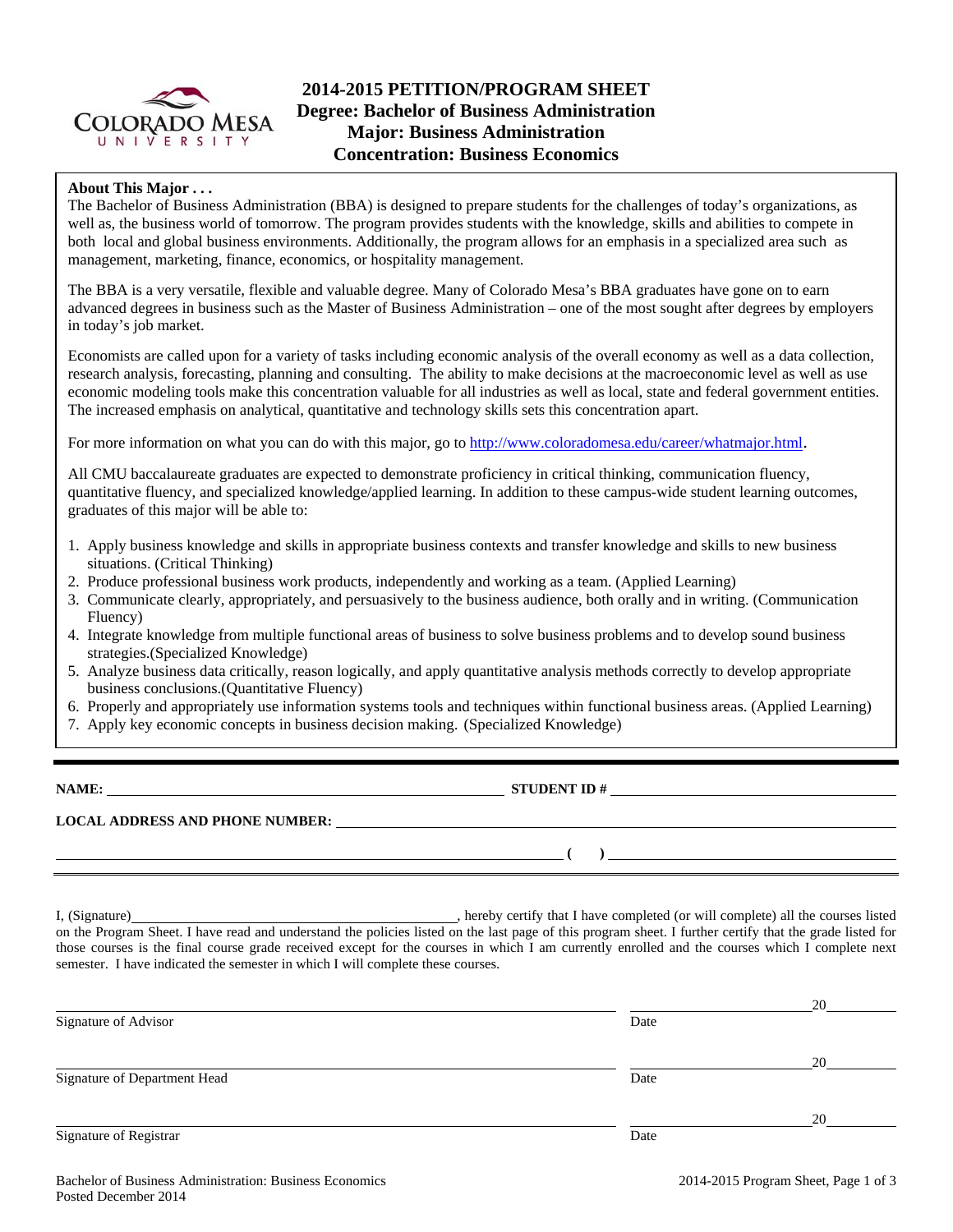#### **Students should work closely with a faculty advisor when selecting and scheduling courses prior to registration. Degree Requirements**:

- 120 semester hours total (Students must complete a minimum of 30 of the last 60 hours of credit at CMU, with at least 15 semester hours in major discipline courses numbered 300 or higher).
- 40 upper division credits (A minimum of 15 taken at the 300-400 course levels within the major at CMU).
- 2.00 cumulative GPA or higher in all CMU coursework
- 2.00 cumulative GPA or higher in coursework toward the major content area
- Pre-collegiate courses (usually numbered below 100) cannot be used for graduation.
- When filling out the program sheet a course can be used only once.
- A student must follow the CMU graduation requirements either from 1) the program sheet for the major in effect at the time the student officially declares a major; or 2) a program sheet for the major approved for a year subsequent to the year during which the student officially declares the major and is approved for the student by the department head. Because a program may have requirements specific to the degree, the student should check with the faculty advisor for additional criteria. It is the student's responsibility to be aware of, and follow, all requirements for the degree being pursued. Any exceptions or substitutions must be approved by the student's faculty advisor and Department Head.
- See the "Undergraduate Graduation Requirements" in the catalog for additional graduation information.

**GENERAL EDUCATION REQUIREMENTS** (31 semester hours) See the current catalog for a list of courses that fulfill the requirements below. If a course is on the general education list of options and a requirement for your major, you must use it to fulfill the major requirement and make a different selection within the general education requirement.

**English** (6 semester hours, must receive a grade of "C" or better and must be completed by the time the student has 60 semester hours.) ENGL 111 English Composition 3 ENGL 112 English Composition 3

Course No Title Sem.hrs Grade Term/Trns

**Math:** (3 semester hours, must receive a grade of "C" or better, must be completed by the time the student has 60 semester hours.) MATH 121 \_\_\_\_\_\_\_\_\_\_\_\_\_\_\_\_\_\_\_\_\_\_\_\_ 3 \_\_\_\_\_ \_\_\_\_\_\_\_\_

**History** (3 semester hours)  $HIST$   $\qquad$   $\qquad$   $\qquad$   $\qquad$   $\qquad$   $\qquad$   $\qquad$   $\qquad$   $\qquad$   $\qquad$   $\qquad$   $\qquad$   $\qquad$   $\qquad$   $\qquad$   $\qquad$   $\qquad$   $\qquad$   $\qquad$   $\qquad$   $\qquad$   $\qquad$   $\qquad$   $\qquad$   $\qquad$   $\qquad$   $\qquad$   $\qquad$   $\qquad$   $\qquad$   $\qquad$   $\qquad$   $\qquad$   $\qquad$   $\qquad$   $\qquad$ 

**Social and Behavioral Sciences** (6 semester hours) ECON 201 Principles of Macroeconomics 3 ECON 202 Principles of Microeconomics 3

**Humanities** (3 semester hours)

**Fine Arts** (3 semester hours)

**Natural Sciences** (7 semester hours, one course must include a lab)

\_\_\_\_\_\_ \_\_\_\_ \_\_\_\_\_\_\_\_\_\_\_\_\_\_\_\_\_\_\_\_\_\_\_\_ \_\_\_\_ \_\_\_\_\_ \_\_\_\_\_\_\_\_

\_\_\_\_\_\_ \_\_\_\_ \_\_\_\_\_\_\_\_\_\_\_\_\_\_\_\_\_\_\_\_\_\_\_\_ \_\_\_\_ \_\_\_\_\_ \_\_\_\_\_\_\_\_

\_\_\_\_\_\_ \_\_\_\_ \_\_\_\_\_\_\_\_\_\_\_\_\_\_\_\_\_\_\_\_\_\_\_\_ \_\_\_\_ \_\_\_\_\_ \_\_\_\_\_\_\_\_ \_\_\_\_\_\_ \_\_\_\_ \_\_\_\_\_\_\_\_\_\_\_\_\_\_\_\_\_\_\_\_\_\_\_\_ \_\_\_\_ \_\_\_\_\_ \_\_\_\_\_\_\_\_ \_\_\_\_\_\_ \_\_\_\_ \_\_\_\_\_\_\_\_\_\_\_\_\_\_\_\_\_\_\_\_\_\_\_\_ \_\_\_\_ \_\_\_\_\_ \_\_\_\_\_\_\_\_ Course No Title Sem.hrs Grade Term/Trns **OTHER LOWER DIVISION REQUIREMENTS** (6 semester hours) **Kinesiology** (3 semester hours) KINE 100 Health and Wellness 1 KINA 1\_\_\_\_ \_\_\_\_\_\_\_\_\_\_\_\_\_\_\_\_\_\_\_\_\_\_\_\_ 1 \_\_\_\_\_ \_\_\_\_\_\_\_\_ KINA 1\_\_\_\_ \_\_\_\_\_\_\_\_\_\_\_\_\_\_\_\_\_\_\_\_\_\_\_\_ 1 \_\_\_\_\_ \_\_\_\_\_\_\_\_

**Applied Studies** (3 semester hours)

**FOUNDATION COURSES** (17 semester hours) These courses, plus ECON 201 & 202 and Gen Ed English & Math requirements must be completed within the student's first 60 hours.

\_\_\_\_\_\_ \_\_\_\_ \_\_\_\_\_\_\_\_\_\_\_\_\_\_\_\_\_\_\_\_\_\_\_\_ \_\_\_\_ \_\_\_\_\_ \_\_\_\_\_\_\_\_

| ACCT 201 | Principles of Financial Acctg          |   |  |
|----------|----------------------------------------|---|--|
| ACCT 202 | Principles of Managerial Acctg 3       |   |  |
| BUGB 105 | Freshman Business Seminar              |   |  |
| BUGB 211 | <b>Business Communications</b>         |   |  |
| CISB 101 | Business Inform. Technology            |   |  |
|          | or CISB 205 Advanced Business Software | 3 |  |
| CISB 241 | Intro to Business Analysis             |   |  |
|          | or STAT 200 Probability and Statistics |   |  |
|          |                                        |   |  |

#### **BACHELOR OF BUSINESS ADMINISTRATION: BUSINESS ECONOMICS CONCENTRATION REQUIREMENTS** (63 hours)

#### **Business Administration Core** (33 semester hours)

| BUGB 349 | Legal Environment of Business 3            |   |  |
|----------|--------------------------------------------|---|--|
| BUGB 401 | <b>International Business</b>              |   |  |
| CISB 210 | <b>Fundamentals of Information</b>         |   |  |
|          | Technology                                 | 3 |  |
| FINA 301 | Managerial Finance                         |   |  |
| MANG 201 | Principles of Management                   |   |  |
| MANG 301 | Organizational Behavior                    |   |  |
| MANG 371 | Human Resource Management 3                |   |  |
| MANG 471 | <b>Operations Management</b>               |   |  |
| MANG 491 | <b>Business Strategy</b>                   |   |  |
| MARK 231 | Principles of Marketing                    |   |  |
| CISB 341 | <b>Quantitative Decision Making</b>        |   |  |
|          | or MANG 341 Quantitative Decision Making 3 |   |  |
|          | or MARK 350 Marketing Research             |   |  |

#### **Business Economics Concentration Courses** (30 semester hours)

## **Business Economics Nucleus** (15 semester hours)

| <b>ECON 310</b> | Money and Banking                     |   |  |
|-----------------|---------------------------------------|---|--|
| <b>ECON 342</b> | Intermediate Macro Theory             | 3 |  |
| <b>ECON 343</b> | Intermediate Micro Theory             | 3 |  |
| <b>ECON 420</b> | <b>International Economics</b>        |   |  |
| <b>ECON 301</b> | <b>Labor Management Relations</b>     |   |  |
|                 | or ECON 320 History of Economic Ideas |   |  |
|                 | or ECON 410 Public Sector Economics   |   |  |

**Concentration Electives** (15 semester hours) Choose 15 hours that complement the nucleus or choose the nucleus of a second concentration. **At least 1 hour must be upper division**

\_\_\_\_\_\_ \_\_\_\_ \_\_\_\_\_\_\_\_\_\_\_\_\_\_\_\_\_\_\_\_\_\_\_\_ \_\_\_\_ \_\_\_\_\_ \_\_\_\_\_\_\_\_ \_\_\_\_\_\_ \_\_\_\_ \_\_\_\_\_\_\_\_\_\_\_\_\_\_\_\_\_\_\_\_\_\_\_\_ \_\_\_\_ \_\_\_\_\_ \_\_\_\_\_\_\_\_ \_\_\_\_\_\_ \_\_\_\_ \_\_\_\_\_\_\_\_\_\_\_\_\_\_\_\_\_\_\_\_\_\_\_\_ \_\_\_\_ \_\_\_\_\_ \_\_\_\_\_\_\_\_ \_\_\_\_\_\_ \_\_\_\_ \_\_\_\_\_\_\_\_\_\_\_\_\_\_\_\_\_\_\_\_\_\_\_\_ \_\_\_\_ \_\_\_\_\_ \_\_\_\_\_\_\_\_

\_\_\_\_\_\_ \_\_\_\_ \_\_\_\_\_\_\_\_\_\_\_\_\_\_\_\_\_\_\_\_\_\_\_\_ \_\_\_\_ \_\_\_\_\_ \_\_\_\_\_\_\_\_ **Electives** (3 semester hours of college level courses appearing on your final transcript, **not listed above** to bring total semester hours to 120.) \_\_\_\_\_\_ \_\_\_\_ \_\_\_\_\_\_\_\_\_\_\_\_\_\_\_\_\_\_\_\_\_\_\_\_ \_\_\_\_ \_\_\_\_\_ \_\_\_\_\_\_\_\_

\_\_\_\_\_\_ \_\_\_\_ \_\_\_\_\_\_\_\_\_\_\_\_\_\_\_\_\_\_\_\_\_\_\_\_ \_\_\_\_ \_\_\_\_\_ \_\_\_\_\_\_\_\_